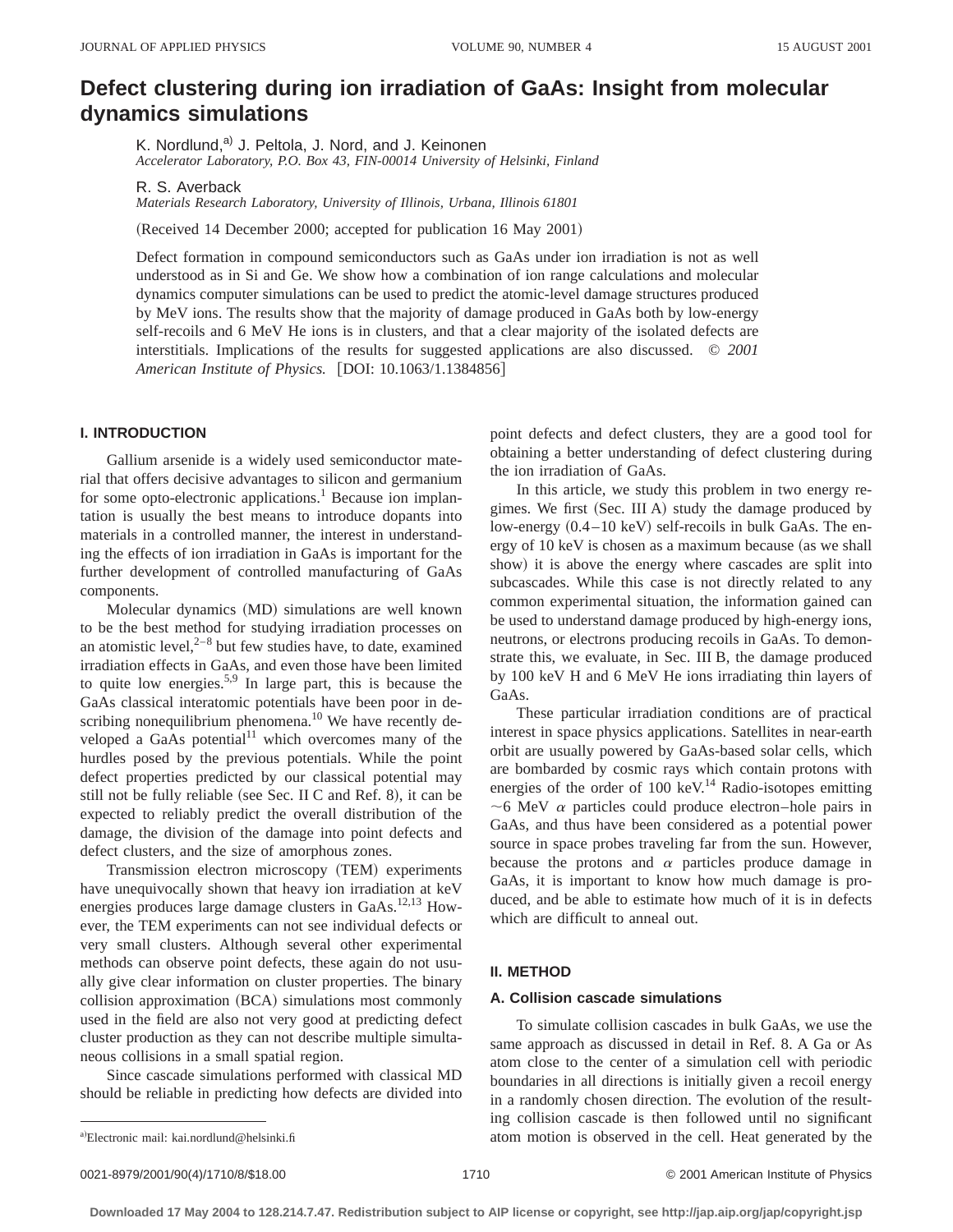cascade event is removed from the simulation cell at the outer boundaries using Berendsen temperature control<sup>15</sup> with a time constant optimized to dissipate heat efficiently. The ambient temperature was 0 K, but test simulations at 300 K showed that the results do not change significantly as long as the temperature is much below the melting temperature. The Ziegler–Biersack–Littmark (ZBL) electronic stopping model was applied as a frictional force on all atoms with a kinetic energy above 5 eV.

The parameters and basic features of the interatomic potential used in these simulations is given in Appendix A; additional details will be given elsewhere.<sup>11</sup>

Defects were recognized in the cells using Wigner–Seitz cells and spheres centered on lattice sites, and by detecting atoms with a potential energy at least 0.2 eV above the equilibrium value. The difference between these defect calculation schemes has been examined in detail in Ref. 8 for Si; we found that the same qualitative features are valid also for GaAs. For compatibility with the previous article, we used Wigner–Seitz defects in our defect cluster analysis. We used a cutoff radius  $r_{\rm cl}$  of 1 lattice constant (about 5.65 Å) for determining whether two defects are part of the same cluster; comparison with visual inspections of defect structures produced in several cascades showed that this cutoff value gave cluster sizes in good agreement with an intuitive picture obtained in the visual inspection.

Since a split interstitial structure containing two different atom types should not be counted as an antisite, we used spheres with a radius of 1 Å centered on a lattice sites to detect antisite defects. Because detection of an antisite in an amorphous zone is not meaningful, we report antisite results only for cells where the amorphous zones have been annealed by rapid heating.

#### **B. High-energy ions**

The energy deposition and integrated primary recoil spectrum generated by high-energy ions was obtained using the MDRANGE code.<sup>16</sup> The ranges were calculated using the universal ZBL repulsive potential,<sup>17</sup> the  $SRIM96^{18}$  electronic stopping power, and including the straggling of the electronic stopping $19$  in the simulation. A "random" irradiation direction (7° off the  $\langle 100 \rangle$  crystal direction, with a random rotation angle around the axis) was employed, with the range evaluated as the final *z* coordinate of the ions.

The code was used to generate statistics of the number of primary recoils produced at a given energy per incoming ion, i.e., the integrated primary recoil spectrum  $n_t(E)dE$ , where *t* is the atom type. If the damage production by a given selfrecoil  $N_t^D(E)$  is known from the full MD simulations, the total damage produced for the implantation  $N_{\text{tot}}^D$  can then be evaluated as

$$
N_{\text{tot}}^D = \sum_{t=1}^{N_t} \int_{E_{\text{thres}}}^{E_0} N_t^D(E) n_t(E) dE, \tag{1}
$$

where  $N_t$  is the total number of atom types,  $E_{thres}$  a threshold displacement energy, and  $E_0$  the initial implantation energy. In practice, it is enough to integrate up to the maximum possible energy transfer since  $n_t(E) \equiv 0$  above this energy.

This approach involves two approximations. The first is the assumption that the recoils are produced so well separated from each other that the resulting cascades are nonoverlapping. For MeV light ions, this is a very good approximation. The other approximation is a bit more severe. It assumes that the directions of the recoils do not on average affect the amount of damage produced. For irradiation in a random (as opposed to channeling) crystal direction, we have reason to believe that this is a good approximation; in recent simulations of full amorphization of Si, Ge, and GaAs we found that the results are independent of the direction of the recoils.20

In this particular case, due to the irradiation of GaAs, we can introduce one more approximation. Since Ga and As have almost the same mass and equivalent lattice positions, we can assume that the total damage production for energies well above the displacement energy threshold is the same, i.e.,  $N_{\text{As}}^D(E) = N_{\text{Ga}}^D(E)$ .

# **C. Method reliability**

The range calculation method has been tested against experimental results numerous times (e.g., Refs.  $21-23$ ), and found to be quite accurate in all cases where the stopping is either dominated by nuclear stopping, or where the electronic stopping is well known. The case of MeV He irradiation can be considered to belong to the latter category.

The full collision cascade simulations are not necessarily as accurate. In particular, the properties of individual point defects or small defect clusters predicted by the classical potential can not be considered reliable without comparison to quantum mechanical calculations or experiments. Since the point defect production in cascades depends strongly on the defect formation energy, the detailed structure of the point defects produced in the cascades should be viewed with caution. We will examine the detailed properties of point defects produced in cascades in GaAs in a forthcoming paper.<sup>24</sup>

However, there are still several features which we believe can be determined reliably. Many of the interstitials produced in the cascades are the results of energetic  $(E_{kin})$  $>10$  eV) collisional events, which can be expected to be treated well by the potential since it has a reliable repulsive part. In Si, we have earlier demonstrated that the fraction of damage in interstitials far from other damage is indeed roughly independent of the choice of the interatomic potential.<sup>8</sup>

In GaAs, we have also performed some comparison between potentials. Comparison of cascades in realistic GaAs and GaAs, where the chemical difference between the constituents was removed, gave almost exactly the same total amount of damage. $25$  Comparison of the damage production in 1 keV GaAs modeled by our potential and the potential of Sayed $9,10$  showed that the Sayed model gives about 35% lower damage numbers. This indicates the level of uncertainty of the calculation. Since our potential fit has a better description of nonequilibrium, liquid, and solid states, however, the present results should be considered more reliable.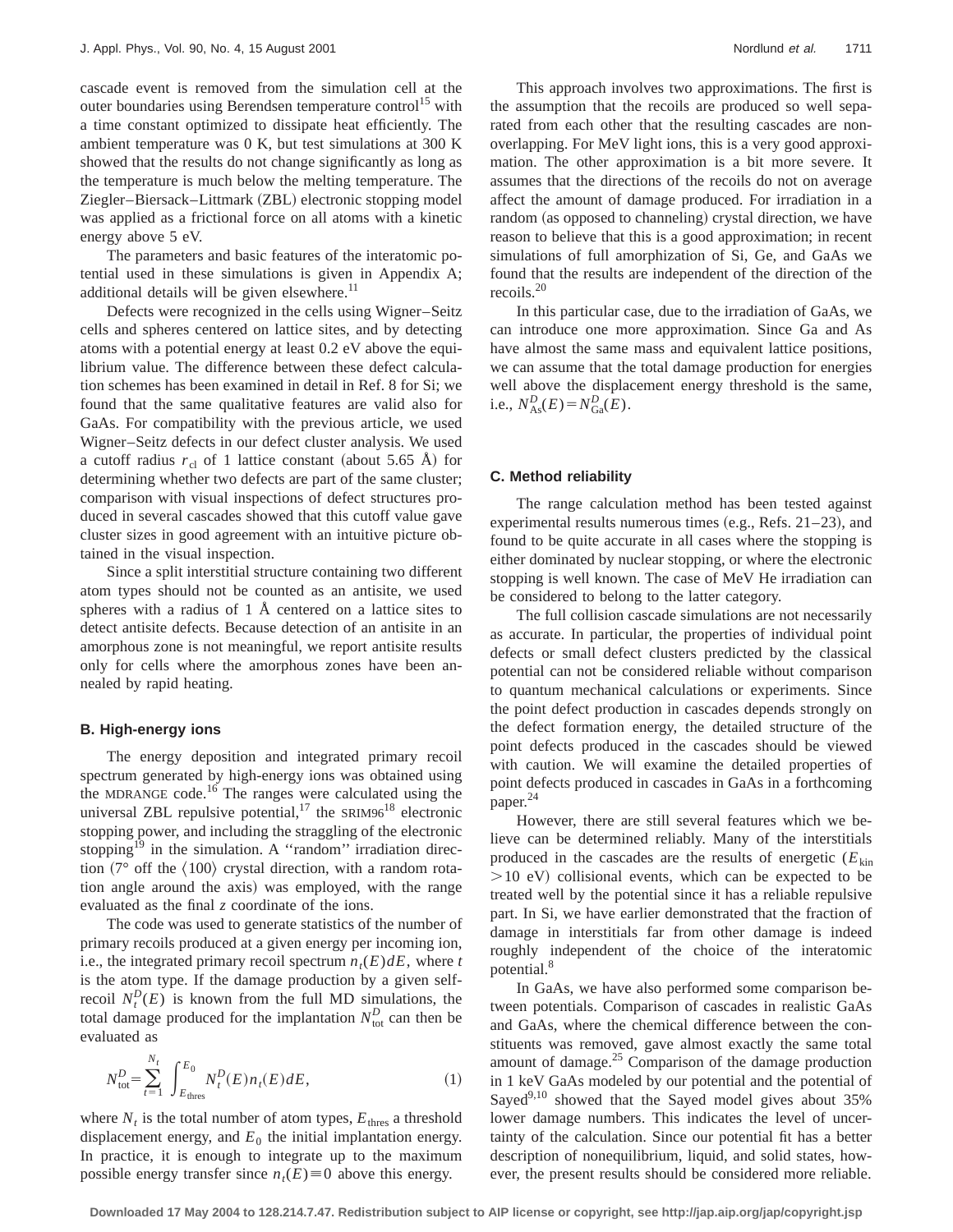

FIG. 1. Damage produced by self-recoils in GaAs is shown. The amount of vacancies in clusters and total amount of interstitials is left out since these curves overlap almost exactly with that for the total amount of vacancies. The lines are fits of a linear function to each data set.

Finally, we shall see next that the effective displacement energy found in our simulations agrees well with that commonly used in simple estimates of damage in GaAs. From this discussion, we conclude that although the exact structure of point defects produced in cascades may not be reliably predicted by our model, the division of damage into free and clustered defects, and the total amount of damage produced, can be expected to be predicted well.

## **III. RESULTS**

#### **A. Collision cascades**

The average numbers of isolated interstitials, isolated vacancies, interstitials in clusters, and total vacancies are shown in Fig. 1. The number of vacancies in clusters and total interstitials is left out of Fig. 1 since these overlap almost exactly with the curve for the total number of vacancies. No statistically significant difference in the damage production was observed between Ga and As recoils.

The lines are fits of a linear function  $y = a(E - E<sub>thres</sub>)$  to the data. For the number of defects in clusters, we used MD simulations to determine the minimum energy at which a defect cluster (containing more defects than a single Frenkel pair) can be produced, obtaining  $E_{\text{thres}} \approx 30$  eV. This value was used in the fits to all clustered defect curves. For the number of isolated and total defects, we tried fits with a nonzero threshold  $E_{\text{thres}}$ , but the fitting parameter  $E_{\text{thres}}$  was found to be 0 within the uncertainties, so we used  $E_{\text{thres}}=0$ in the final fits. Note that using a value of 0 agrees with the simple Kinchin–Pease theory.<sup>26</sup>

Several interesting features can be deduced from Fig. 1. The fits show that except possibly for the case of isolated interstitials, the data follow linear behavior. For free interstitials, the 1 and 2 keV points appear to deviate from the linear behavior; However, the deviation is within the statistical fluctuation.

We note that since all damage is produced by the nuclear deposited energy, the linearity with the recoil energy will be valid only as long as the nuclear deposited energy  $F<sub>D</sub>$  is a linear function of the recoil energy *E*. We checked that this is true for at least up to 10 keV. Examination of stopping power curves showed that the linear dependence can be expected to be a good approximation to energies of about the nuclear stopping power maximum at  $\sim$ 40 keV. As we shall see below, most damage for the high-energy irradiation is produced by recoils well below 40 keV, so we shall use the approximation  $F_{D_n} \propto E$  for simplicity.

We also see that the vast majority of the damage is in clusters at all energies. While this is not surprising for the 5 and 10 keV energies, since it is well known that at these energies large amorphous clusters are produced, it may be somewhat surprising that even at the low energies around 400 eV, the fraction of damage in clusters is quite high. The free defects are predominantly interstitials. This is simply because interstitials can be easily produced far from other damage by ballistic recoils or replacement-collision sequences, but for vacancies this is much less likely at the relatively low energies involved here

The distribution of damage in clusters is further examined in Table I and Fig. 2. Table I shows that there is no significant difference between the fraction of damage in clusters for 5 and 10 keV recoils, and even the 2 keV data are quite close to the 5 keV one. However, the 1 keV cluster size distribution does not contain very large clusters (more than 40 defects). This shows that between 2 and 5 keV the cascade structure becomes self-similar due to subcascade formation, with little difference in the *average* damage distribution. However, even though below a cluster size of about 60 defects, the 2 and 5 keV distributions are similar in shape,

TABLE I. Fraction of isolated and clustered Wigner–Seitz defects in GaAs cascades is shown. Note that the results depend somewhat on the choice of the value of *r*<sub>cl</sub> (see discussion in text); the value used here was one unit cell.  $N_{\text{def}}$  is the total number of defects in each case.  $F^{\text{isol}}$  gives the fraction of isolated defects,  $F^{\text{isol}}_i$  the fraction of isolated interstitials and  $F_v^{isol}$  the fraction of isolated vacancies compared to the total number of defects.  $F^{\text{clus}}$ ,  $F^{\text{clus}}_i$ , and  $F^{\text{clus}}_v$  give the fraction of defects, interstitials, and vacancies, respectively, in clusters with at least six defects. All fractions are given as percents of the total number of defects; since clusters with a size of two to five defects are not included, the total does not equal 100%.

| Energy<br>(keV) | $N_{\text{def}}$ | $\boldsymbol{F}$ isol<br>$(\% )$ | $F^{\mathrm{isol}}$<br>(% ) | $F^{\rm isol}$<br>$(\% )$ | $\mathbf{F}$ clus<br>$(\% )$ | F <sup>clus</sup><br>(%) | $F_{\cdot}^{\text{clus}}$<br>(% ) |
|-----------------|------------------|----------------------------------|-----------------------------|---------------------------|------------------------------|--------------------------|-----------------------------------|
| 0.4             | $18 \pm 1$       | $13.1 + 0.7$                     | $10.2 \pm 0.7$              | $2.8 \pm 0.4$             | $43 + 4$                     | $18 + 2$                 | $25 \pm 2$                        |
|                 | $45 \pm 2$       | $15.2 \pm 0.4$                   | $12.1 \pm 0.3$              | $3.1 \pm 0.3$             | $64 \pm 2$                   | $27 \pm 1$               | $37 + 1$                          |
| 2               | $83 + 34$        | $14.5 \pm 0.4$                   | $12.5 \pm 0.4$              | $2.0 \pm 0.2$             | $58 + 3$                     | $24 \pm 2$               | $33 \pm 2$                        |
| 5               | $198 + 9$        | $13.2 \pm 0.2$                   | $10.7 \pm 0.2$              | $2.5 \pm 0.1$             | $60 \pm 2$                   | $25 \pm 1$               | $34 \pm 1$                        |
| 10              | $397 \pm 10$     | $12.6 \pm 0.2$                   | $9.9 \pm 0.2$               | $2.7 \pm 0.1$             | $60 \pm 1$                   | $26 \pm 1$               | $33 \pm 1$                        |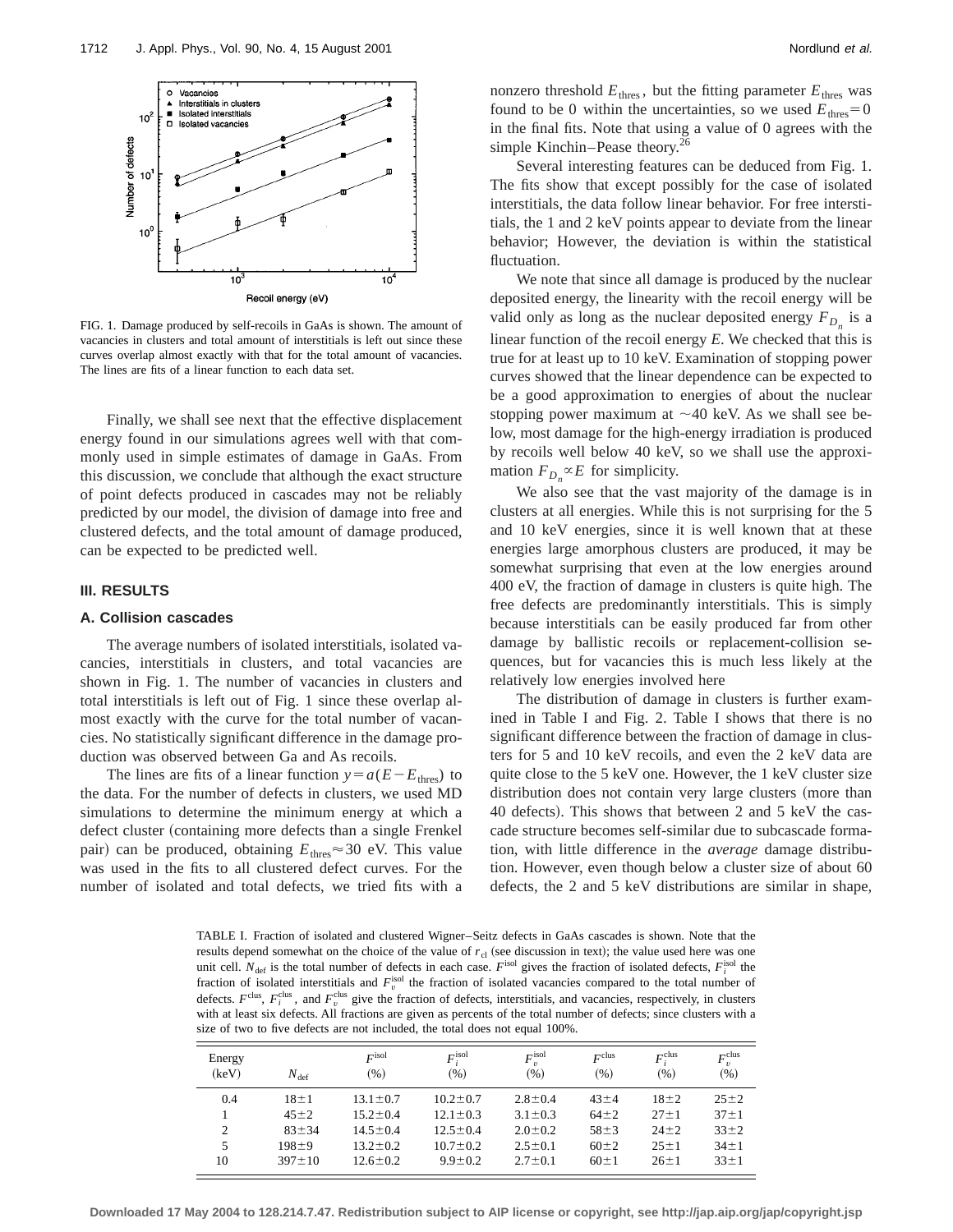

FIG. 2. Distribution of Wigner–Seitz defects as a function of the cluster size, measured as the number of defects each cluster contains is shown. The data for each energy is overlaid on that of the higher energies. The 1 keV results have been omitted for clarity. The numbers are the average over six to ten events for each energy. Note that because of the limited number of events and clusters produced by them, the upper end of the 5 and 10 keV distributions, above about 50 defects, are not statistically significant, as the data reflects defects in single clusters produced in a single event.

the 5 and 10 keV events produce very large damage clusters  $(sizes above 60 defects in a cluster) in a few isolated in$ stances. Taken together, the data illustrate that a few very dense cascades can produce increasingly large clusters up to energies of at least 10 keV, but that this is not reflected in the average division of damage into clustered and isolated defects.

Final damage distributions for two 10 keV events, one with the least damage production, and one with the most, are illustrated in Fig. 3. We see that the vast majority of the damage is indeed in large amorphous clusters, as expected from the previously described analysis. Furthermore, even though we chose the two events with the least and most damage for Fig. 3, we see that the overall shape and size of the damaged regions are quite similar.

## **B. Damage production by high-energy irradiation**

The damage produced in GaAs by 100 keV H and 6 MeV He irradiation was examined with the method described in Sec. II B. Since we found that the damage production is to a very good approximation linear with energy, we used the linear fits to give  $N_D(E)$  for an arbitrary energy. A value of 15 eV was used for  $E_{\text{thres}}$  for isolated defects and 30 eV for clustered defects. The results were found to be insensitive to the exact value of  $E_{\text{thres}}$  since most damage was produced by higher-energy recoils. Here, we will present the analysis for 6 MeV He ions in detail. The analysis for 100 keV H ions was carried out exactly as the analysis for 6 MeV He ions which considered the whole depth range.

The total nuclear deposited energy as a function of depth  $F_{D_n}(z)$  for 6 MeV He is shown in Fig. 4. Figure 4 shows that between 0 and 14  $\mu$ m, the nuclear deposited energy distribution is essentially constant with  $F_{D_n} \approx 0.67 \text{ keV}/\mu \text{m}$ . This depth region could be interesting for the application discussed in the introduction, since the amount of electronic excitation is high in this region while damage production is low.

We therefore consider two cases in the remaining analysis: damage between 0 and 10  $\mu$ m and the total damage



FIG. 3. Defect clusters produced in two 10 keV defects in GaAs are presented. Shown are the positions of all atoms with a potential energy at least 0.2 eV higher than the equilibrium value, with Ga atoms shown as darker and As atoms as the lighter spheres. The black lines show the sides of the cubic simulation cell; the side length is 203.5 Å. (a) Shows the 10 keV event where most damage was produced, and (b), the event with least damage. Note that because of the three-dimensional nature of the damage, the damage is in fact divided into more clusters than what appears. Still, we illustrate that the damage produced is concentrated in a few large amorphous clusters.

production over all *z*. To obtain the damage between 0 and 10  $\mu$ m, we used a recoil spectrum calculated between 2 and 10  $\mu$ m (to avoid possible surface effects). Tests of calculating recoil spectra in different intervals between 0 and 10  $\mu$ m showed that the recoil spectrum is similar in shape in the whole interval, and the absolute defect numbers obtained in the analysis anywhere in the interval vary by less than 20% from the average calculated between 2 and 10  $\mu$ m. For easy interpretation for thin GaAs layers of different thicknesses, we report the damage in the surface region as damage per 1  $\mu$ m depth.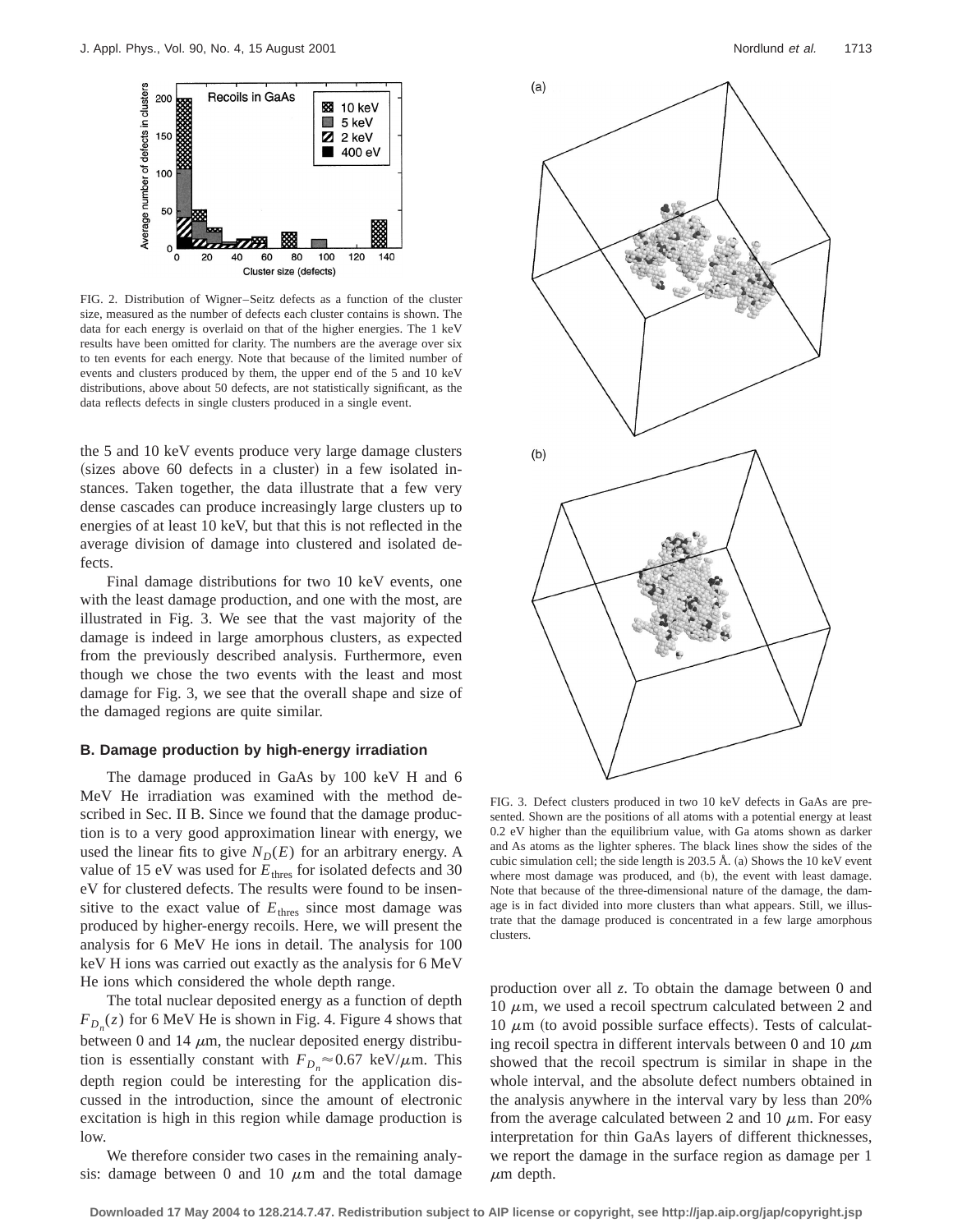

FIG. 4. Nuclear deposited energy as a function of depth for 6 MeV He irradiation of GaAs is shown. The thin line shows the deposited energy level of 0.67 keV/ $\mu$ m.

The recoil spectra  $n_t(E)dE$  are illustrated in Fig. 5 and the fraction of damage produced by recoils up to a given energy *E* in Fig. 6. Figure 5 shows the number of primary recoils produced per ion as a function of energy, integrated over either the whole depth range or the first 10  $\mu$ m. Now by performing the integral in Eq.  $(1)$ , one obtains the total damage produced by the high-energy irradiation (see Sec. II B). By integrating to  $E$  instead of  $E_0$ , and normalizing to the total damage production, one obtains the fraction of damage below a given primary recoil energy. This gives the curves in Fig. 6.

A quantitative measure at which recoil energies dominate the energy production is the primary recoil energy at below which half of the damage energy is deposited,  $T_{1/2}$ (Ref. 26). The values for  $T_{1/2}$  are 600 eV for recoils in the whole depth range, and 2300 eV for recoils in the first 10  $\mu$ m. Thus, we reach the conclusion that in the first 10  $\mu$ m most of the damage is produced by higher-energy recoils than in the whole irradiation range.

The defect numbers given in Table II show that this difference does not effect the relative number of damage in clusters much, however. Both for the whole depth range and the first 10  $\mu$ m, roughly 80% of the vacancies and 70% of the interstitials are in clusters. This is because for both kinds



FIG. 5. Average number of primary As recoils produced per ion during 100 keV H and 6 MeV He ion irradiation of GaAs is shown. The numbers of Ga recoils are not shown since these overlap almost exactly the As curves. The thin lines indicate an  $E^{-1}$  energy behavior.



FIG. 6. Fraction of total damage produced by primary recoils with energies below  $E_{\text{rec}}$  during 100 keV H and 6 MeV He ion irradiation of GaAs, evaluated by a combined MD range calculation and MD cascade simulations is shown.

of defects, at least 70% of the damage is produced by recoils above 400 eV, and, already at this energy, much of the damage is in clusters.

The 100 keV H irradiation, however, does behave differently. Only about 50% of the damage is in clusters. This is because for this ion, 50% of the damage is produced by recoils below 100 eV, where defect clustering is not yet that significant.

# **C. Antisites**

The interesting issue for many experimental situations is how much of the damage remains at room temperature or higher. Especially interesting is the number of antisites produced, since this defect is stable up to high temperatures and has interesting electrical properties. $27$ 

The simulations just described are directly valid only for temperatures below those where any kind of annealing occurs. TEM experiments, however, show that even very large

TABLE II. Damage produced by 100 keV H and 6 MeV He irradiation of GaAs per incoming ion is shown. The results for 6 MeV He are given for the whole  $\sim$ 24  $\mu$ m implantation range, and in the first 10  $\mu$ m reported as damage per 1  $\mu$ m. The upper part of the table gives the total number of vacancies (vac.) and interstitials (int.), and how many of these are in clusters. The number of free defects can be obtained by subtracting these two numbers. Since the nuclear energy deposition profile is essentially flat in the region  $0-10 \mu m$ , the damage per micron can be expected to be about the same anywhere in this depth range. The table lists Wigner–Seitz defects; since more than two atoms can, in rare instances, be in the same Wigner– Seitz cell, the number of interstitials is slightly lower than the number of vacancies.

|                 |                                      | 6 MeV He                 |                                                               |  |
|-----------------|--------------------------------------|--------------------------|---------------------------------------------------------------|--|
| Type of Damage  | $100 \text{ keV H}$<br>(defects/ion) | All $z$<br>(defects/ion) | First 10 $\mu$ m<br>$(\text{defects}/\mu\text{m}/\text{ion})$ |  |
| Vac.            | $10.9 \pm 0.2$                       | $297 \pm 4$              | $2.85 \pm 0.04$                                               |  |
| Int.            | $10.6 \pm 0.1$                       | $289 \pm 3$              | $2.77 \pm 0.04$                                               |  |
| Clustered vac.  | $6.1 \pm 0.2$                        | $231 + 4$                | $2.30 \pm 0.04$                                               |  |
| Clustered int.  | $5.1 \pm 0.2$                        | $191 \pm 4$              | $1.90 \pm 0.04$                                               |  |
| <b>Clusters</b> | $1.6 \pm 0.1$                        | $62 \pm 1$               | $0.62 \pm 0.01$                                               |  |
| Large clusters  | $0.23 \pm 0.03$                      | $13 \pm 1$               | $0.14 \pm 0.01$                                               |  |
| Antisites       | $0.84 \pm 0.03$                      | $23 \pm 1$               | $0.22 \pm 0.01$                                               |  |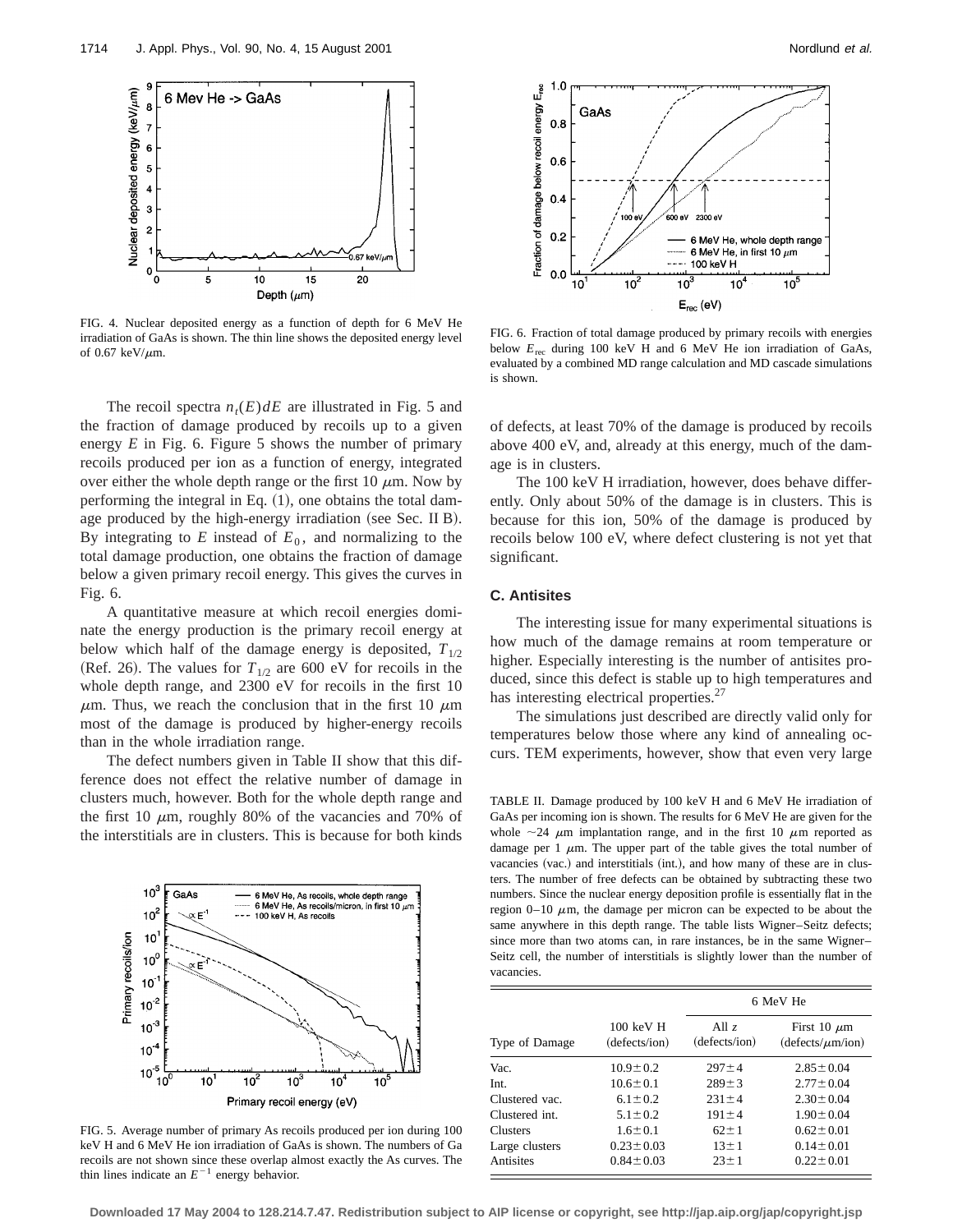amorphous clusters anneal completely over a few minutes at room temperature.<sup>12,13</sup> It is not known what damage remains at the site of the amorphous cluster, since TEM experiments can not see defects smaller than about 1 nm.

Since at least some of the possible interstitial and vacancy configurations in GaAs are mobile at room temperature,  $28,27$  it is not possible within the limited time scale of MD simulations to predict how the annealing actually occurs. However, it is possible to estimate roughly how much damage can be expected to remain by a rapid heating of the cell. To be precise, we heated the cells to 1000 K for 100 ps and subsequently quenched them back to 0 K to enable accurate defect recognition. This allows us to estimate the number of antisites remaining after recrystallization. Since antisites are neither experimentally mobile at room temperature, $^{27}$  nor have time to anneal or migrate during the quick heating of our simulation cell, our simulations should provide an estimate of their numbers after the amorphous clusters have annealed.

We found that, as for the other defects, the number of antisites produced is linear with energy, so we can calculate their number produced in the H and He irradiation similarly as for the other defects. The result is given in Table II.

The number of antisites is small, more than an order of magnitude smaller than the number of defects prior to annealing. This conclusion is in good agreement with previous simulations employing lower-energy recoils.<sup>5</sup> However, since the amorphous zones anneal out at room temperature, and much of the remaining damage is in small clusters, many of which can also be expected to anneal out easily,  $29$  the antisites will be one of the most important defects remaining at high temperatures.

## **IV. DISCUSSION**

## **A. Damage production in cascades**

The linear dependence of the amount of damage produced with the incoming ion energy is similar to the behavior that has been observed in Si and Ge before. $8,30$  It is, however, in stark contrast to the behavior in metals, where a dramatic drop of the defect production efficiency is observed with increasing energy.26 The linear behavior in Si and Ge has been explained to be due to the poor ability of the open diamond lattice structure to regenerate the lattice from molten zones, and hence it is not surprising that the same behavior is observed in GaAs.<sup>6,31</sup>

The linear behavior also essentially implies that the simple modified Kinchin–Pease $32$  estimate for the total number of Frenkel pairs produced  $N_{\text{FP}}$ ,

$$
N_{\rm FP} = 0.8 \frac{F_{D_n}}{2E_d} \tag{2}
$$

is valid in GaAs. Here  $E_d$  is the average displacement energy of the material. From the fitting constant used in describing the total number of vacancies, we obtain from our MD simulations a value of  $E_d$ =14.8  $\approx$ 15 eV.

Overall, the cascades in GaAs behave much like cascades in Ge, which we have studied earlier. $8$  The total number of defects produced is similar at all the energies. In Ge, we found that about 40% of the defects produced at 400 eV, and about 90% of those produced at higher energies, were in large (at least six defects) clusters. In GaAs, the fraction of clustered defects is almost exactly the same at 400 eV, but only about 60% at higher energies. Also, at the highest energies simulated, we observed somewhat (about 30%) larger total numbers of defects in Ge. The likely reason for this difference is that the lower melting point of Ge  $(1200 K)$ compared to GaAs  $(1500 \text{ K})$  allows for the production of larger amorphous zones. This observation is in excellent agreement with TEM experiments, in which amorphous zones in Ge have also been observed to be somewhat larger than those in GaAs.<sup>33,34</sup>

It is not possible to make an exact comparison between experimental and simulated displacement energies, as different definitions of what is a defect both in simulations and experiments give conflicting values, and the correspondence between simulated and experimental quantities is not known. Nevertheless, the displacement energy obtained from Wigner–Seitz defects is reasonable for a rough comparison with the experiment, as the Wigner–Seitz analysis will always give exactly one displaced atom for an isolated Frenkel pair, which follows the usual definition.

Experimentally, there has been some uncertainty in the value of the displacement energy in GaAs. Some early sources reported *threshold* (minimum) displacement values around  $25 eV<sub>1</sub><sup>35</sup>$  but most recent sources report values close to 10 eV.28,36–38 We could not find a value for the *effective* (average) displacement energy measured using nonelectrical methods at low temperatures, to which our displacement value would correspond. But since the effective displacement energy is typically somewhat  $({\sim}50%)$  higher than the threshold one,  $39,32$  the value of 15 eV seems very reasonable in comparison to the experiment.

These observations imply that simple BCA models (such as  $TRIM)^{17,40}$  can be used to obtain quick estimates of the total amount of damage produced in GaAs, with a threshold displacement energy of 15 eV.

## **B. Damage by high-energy recoils**

We saw that the damage produced in the near-surface region is produced by somewhat higher-energy recoils than those in the whole depth range. To estimate how big an effect this has on the typical cluster sizes, we calculated the actual number of clusters, in the same way as the number of defects was calculated. The results are listed in Table II. We calculated both the total number of clusters, and the number of large clusters. A large cluster is one with at least six defects; this is of course a quite arbitrary limit. The numbers do, however, show that the ratio between the number of all clusters and large clusters is about the same for the whole range and the surface region. This shows that even in the surface regions, some very large damage clusters will be present.

After annealing, which experimentally occurs even at room temperature, the amorphous zones vanish, and the remaining damage is mostly in isolated defects, small defect clusters, and antisites. At least the antisites will be stable up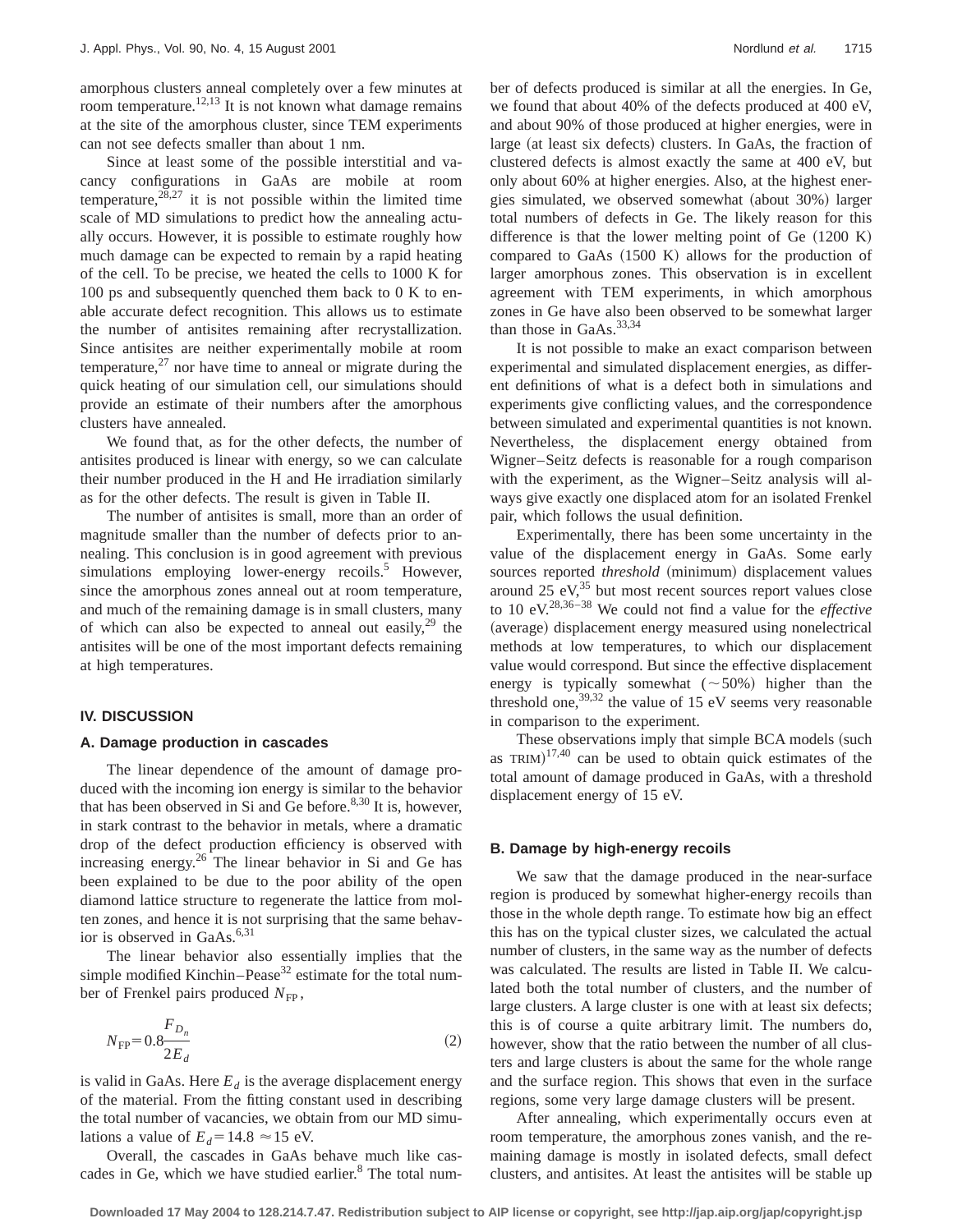to very high temperatures, and may thus seriously degrade the performance of GaAs devices in space.

# **V. CONCLUSIONS**

We have studied point defect and defect cluster production in GaAs by self-recoils and high-energy light ions using  $MD$  simulations. We showed that even for low-energy  $(400$ eV) recoils, about half of the damage produced is in large clusters containing at least six defects. For 100 keV H and 6 MeV He irradiation of GaAs, we showed that although most of the damage is near the ion end of range, very large damage clusters can be expected to be produced throughout the ion range. We demonstrated that a sizable number of antisites can be expected to remain after annealing even in the nearsurface regions, where damage levels are often assumed to be low.

## **ACKNOWLEDGMENTS**

The authors thank Dr. J. U. Patel and E. Hollar for useful discussions. The research was supported by the Academy of Finland under Project Nos. 44215 and 46788, the U.S. Department of Energy, Basic Energy Sciences, under Grant No. DEFG02-91ER45439, and NASA Jet Propulsion Laboratory. Grants of computer time from the Center for Scientific Computing in Espoo, Finland are gratefully acknowledged.

## **APPENDIX A: POTENTIAL FUNCTION**

The potential we use for GaAs was developed by K. Albe in collaboration with our group. The potential is described in greater detail elsewhere, $11$  so we only describe the central features here. The potential is based on the Tersoff formalism; however, we found it necessary to modify the  $\lambda_3$  $term<sup>41</sup>$  for compounds to prevent very strong forces when nonequivalent atoms are in the potential cutoff region. The resulting potential form is essentially the same as that of the Brenner potential excluding the functions describing bond conjugation.42 The potential correctly reproduces the ground states of Ga, As, and GaAs; this is important to prevent the collapse of GaAs into artificial states when it is molten for instance in collision cascades. It also gives a reasonably good value for the melting point of GaAs (1900 K, vs the experimental value of 1510 K). $43$  It was fitted to reproduce all the first-order elastic constants of GaAs, as well as several over- and under-coordinated phases. We believe these features make the potential well suited for studies of irradiation effects, at least for robust effects such as defect distribution, disordering, and amorphization.

We write the potential energy as a sum over individual bond strengths:

$$
V_{\text{Eq}} = \sum_{i > j} f_{ij}(r_{ij}) \left[ V_{ij}^R(r_{ij}) - \frac{B_{ij} + B_{ji}}{2} V_{ij}^A(r_{ij}) \right]. \tag{3}
$$

Here, the pair-like attractive and repulsive energies are given in a Morse-type form,

$$
V^{R}(r) = \frac{D_e}{S-1} \exp[-\beta \sqrt{2S}(r - R_e)],
$$

TABLE III. Full parameter set for the three types of interactions is shown.

| ij                           | Ga-Ga     | $As-As$ | $Ga-As$ |
|------------------------------|-----------|---------|---------|
| $\gamma$                     | 0.007 874 | 0.455   | 0.0166  |
| S                            | 1.11      | 1.86    | 1.1417  |
| $\beta(\AA^{-1})$            | 1.08      | 1.435   | 1.5228  |
| $D_e$ (eV)                   | 1.40      | 3.96    | 2.10    |
| $R_e(\AA)$                   | 2.3235    | 2.10    | 2.35    |
| $\mathcal{C}$                | 1.918     | 0.1186  | 1.29    |
| d                            | 0.750     | 0.1612  | 0.56    |
| $h = \cos(\theta_0)$         | 0.3013    | 0.07748 | 0.237   |
| $\mu(\AA^{-1})$              | 1.846     | 3.161   | 0.0     |
| $R_{\text{cut}}(\text{\AA})$ | 2.95      | 3.4     | 3.1     |
| $D_{\text{cut}}(\text{\AA})$ | 0.15      | 0.2     | 0.2     |
| $r_f(\text{\AA})$            | 1.2       | 1.0     | 1.0     |
| $b_f(A^{-1})$                | 12.0      | 12.0    | 12.0    |

$$
V^{A}(r) = \frac{SD_e}{S-1} \exp[-\beta \sqrt{2/S} (r - R_e)],
$$

where  $D_e$  and  $R_e$  are the dimer bond energy and distance, and  $S$  and  $\beta$  are adjustable parameters.

The cutoff function  $f_{ij}$  is used to restrict the interaction to the next neighbors and is defined as:

$$
f(r) = \begin{cases} 1, & r \le R_{\text{cut}} - D_{\text{cut}}, \\ \frac{1}{2} - \frac{1}{2} \sin{\{\pi (r - R_{\text{cut}})/(2D_{\text{cut}})\}}, & |R_{\text{cut}} - r| \le D_{\text{cut}}, \\ 0, & r \ge R_{\text{cut}} + D_{\text{cut}}, \end{cases}
$$
(5)

with  $D_{\text{cut}}$  and  $R_{\text{cut}}$  as adjustable parameters. The many-body term is adopted from Brenner and is formulated as:

$$
B_{ij} = (1 + \chi_{ij})^{-1/2},
$$
  
\n
$$
\chi_{ij} = \sum_{k(\neq i,j)} f_{ik}(r_{ik}) g_{ik}(\theta_{ijk}) \exp[2\mu_{ik}(r_{ij} - r_{ik})],
$$
\n(6)

where the angular function  $g(\theta)$  is

$$
g(\theta_{ijk}) = \gamma \left( 1 + \frac{c^2}{d^2} - \frac{c^2}{[d^2 + (h + \cos \theta_{ijk})^2]} \right). \tag{7}
$$

To realistically account for high-energy ( $E_{kin} \ge 10$  eV) collisions, we construct a total potential  $V_{\text{Tot}}$  using

$$
V_{\text{Tot}}(r) = V_R(r)[1 - F(r)] + [V_{\text{Eq}}(r)]F(r), \tag{8}
$$

where  $V_{\text{Eq}}$  is the potential for states close to equilibrium described,  $V_R(r)$  is the repulsive pair potential for close interactions and the Fermi function

$$
F(r) = \frac{1}{1 + e^{-b_f(r - r_f)}}.
$$
\n(9)

The repulsive potential  $V_R(r)$  is derived from densityfunctional theory calculations. $44-46$  The value of the constants  $b_f$  and  $r_f$  are chosen such that the potential is essentially unmodified at the equilibrium and longer bonding distances, and that a smooth fit to the repulsive potential at short separations with no spurious minima is achieved for all realistic coordination numbers. We emphasize that in appli-

 $(4)$